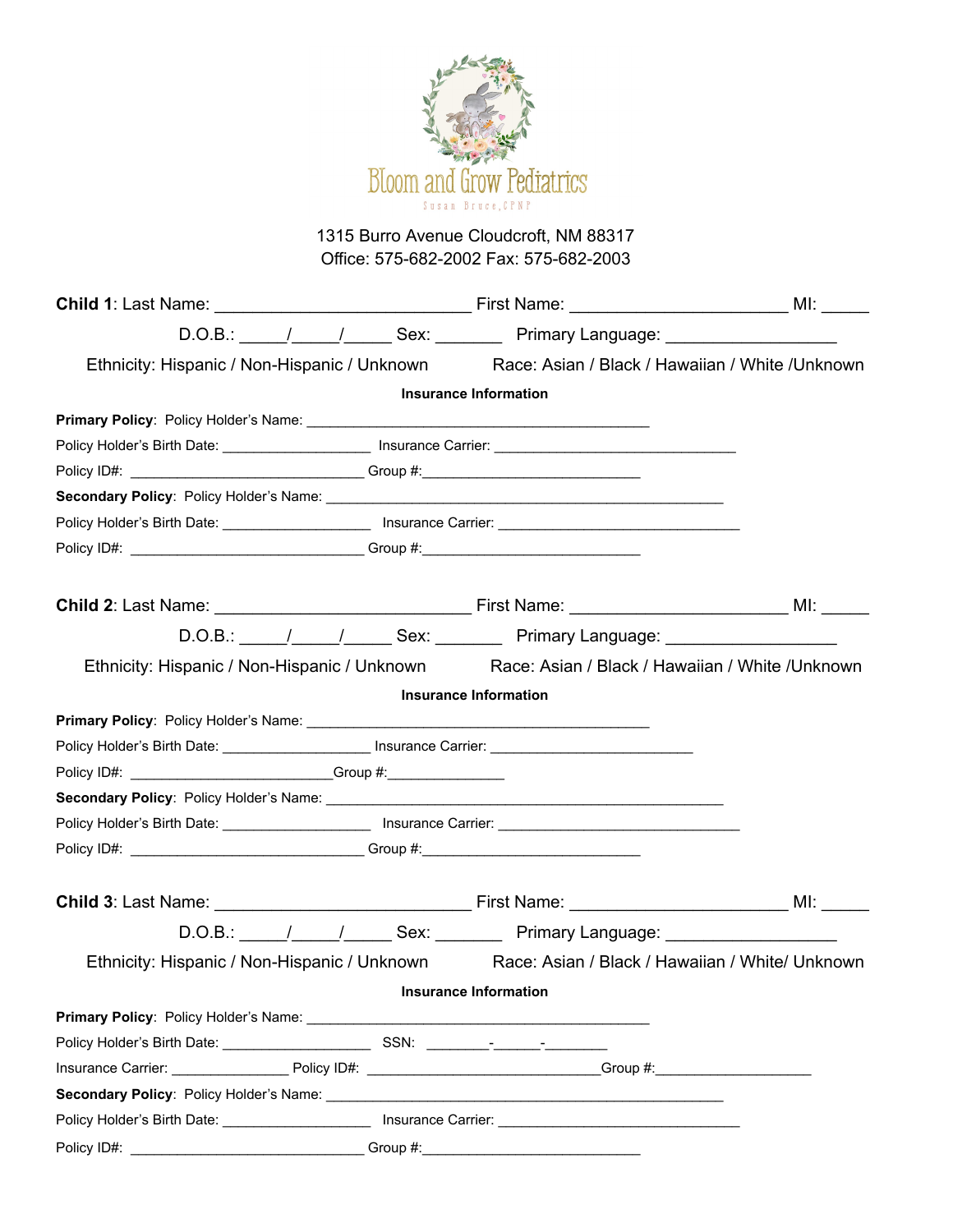| <b>Mailing Address:</b>                                                                                                |                            |                                                                                                                   |
|------------------------------------------------------------------------------------------------------------------------|----------------------------|-------------------------------------------------------------------------------------------------------------------|
| (Street or PO Box)                                                                                                     | (City)                     | (State & Zip)                                                                                                     |
|                                                                                                                        |                            |                                                                                                                   |
|                                                                                                                        |                            |                                                                                                                   |
| Who lives at this household?                                                                                           |                            | (Please note, this information is being requested to improve intake of your child's Social History.)              |
|                                                                                                                        | <b>Contact Information</b> |                                                                                                                   |
|                                                                                                                        |                            |                                                                                                                   |
|                                                                                                                        |                            | Lives with patient? Yes / No Relation to Patient: Biological Relation to Patient: Yes / No                        |
|                                                                                                                        |                            | (Please note, this information is being requested to improve intake of your child's Family Medical History.)      |
|                                                                                                                        |                            |                                                                                                                   |
|                                                                                                                        |                            |                                                                                                                   |
|                                                                                                                        |                            | Preferred Email: <u>New York and Contract and American Contract and American Home email</u> / Work email (circle) |
| How would this contact ideally prefer to be contacted (circle one): Home Phone / Cell Phone / Email                    |                            |                                                                                                                   |
|                                                                                                                        |                            |                                                                                                                   |
|                                                                                                                        |                            |                                                                                                                   |
|                                                                                                                        |                            |                                                                                                                   |
|                                                                                                                        |                            | Lives with patient? Yes / No Relation to Patient: ______________ Biological Relation to Patient: Yes / No         |
|                                                                                                                        |                            | (Please note, this information is being requested to improve intake of your child's Family Medical History.)      |
|                                                                                                                        |                            |                                                                                                                   |
|                                                                                                                        |                            |                                                                                                                   |
|                                                                                                                        |                            | Home email / Work email (circle)                                                                                  |
| How would this contact ideally prefer to be contacted (circle one): Home Phone / Cell Phone / Email                    |                            |                                                                                                                   |
|                                                                                                                        |                            |                                                                                                                   |
| <b>Emergency Contact, other than parents:</b> Name & Relationship                                                      |                            |                                                                                                                   |
|                                                                                                                        |                            |                                                                                                                   |
|                                                                                                                        |                            |                                                                                                                   |
| <b>Additional Contact Questions:</b><br>May all contacts have access to the patient's records electronically? Yes / No |                            |                                                                                                                   |

# **If parents are divorced or separated please fill out this section:**

Who has custody?  $\hfill\blacksquare$ 

Are there any legal restrictions that would restrict the non-custodial parent from consenting to medical treatment for the child or from obtaining information about the child's medical treatment? Yes / No

If yes, please explain and provide a copy of any legal paperwork that supports this restriction.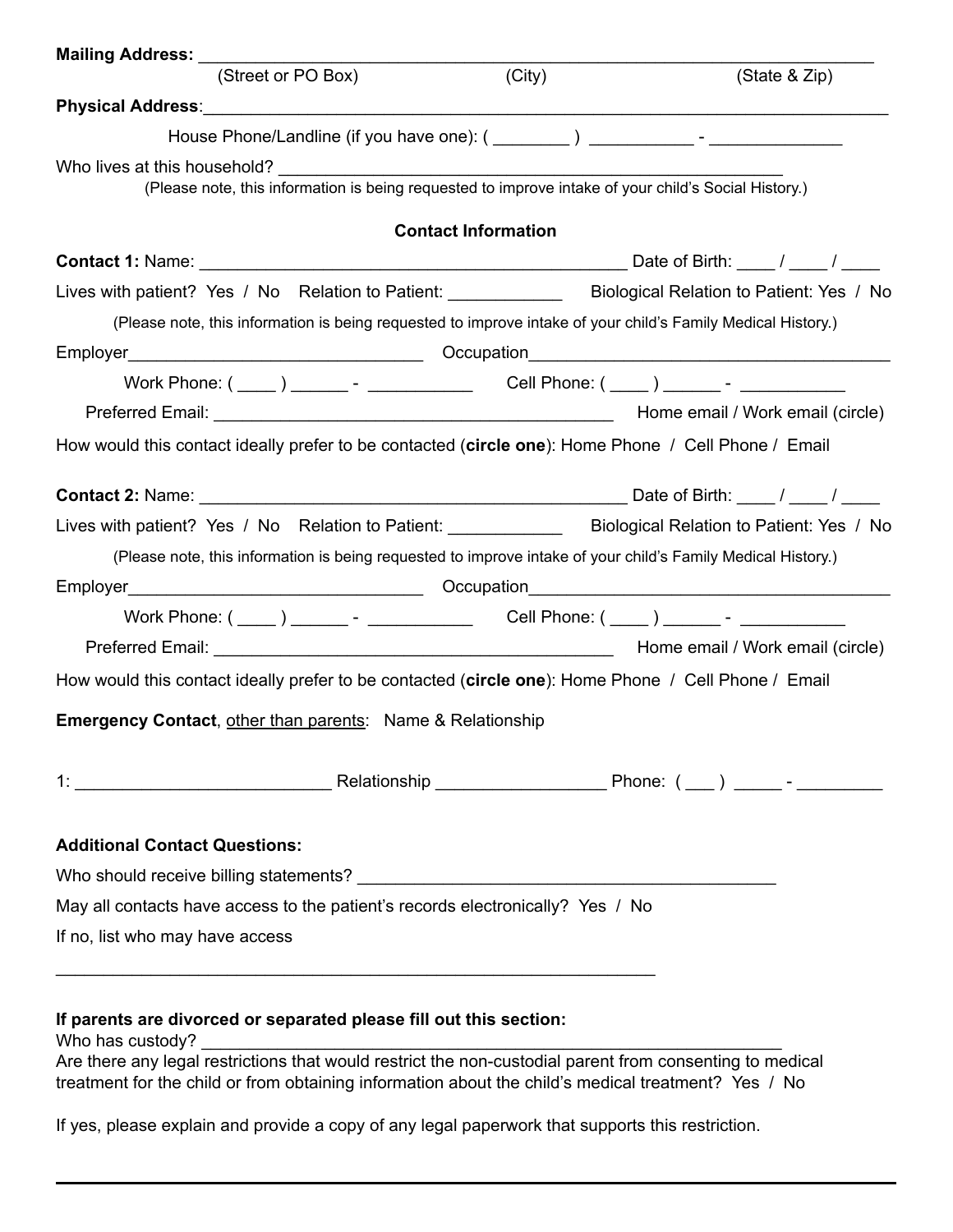## **MEDICAL HISTORY** *(please fill out additional history forms for each child)*

| <b>Allergy / Reaction Information</b>                                                   |        |                                                         |  |  |
|-----------------------------------------------------------------------------------------|--------|---------------------------------------------------------|--|--|
| Medication Allergies: No: ______ Yes: ____ (explain below)                              |        |                                                         |  |  |
| (Medication)                                                                            |        | (Reaction)                                              |  |  |
|                                                                                         |        |                                                         |  |  |
| <b>Vaccine Reactions:</b> None: ___ Yes: (please describe) ____________________________ |        |                                                         |  |  |
|                                                                                         |        |                                                         |  |  |
|                                                                                         |        | <b>Current/Chronic Medications/Supplements/Vitamins</b> |  |  |
| (Medication)                                                                            | (Dose) | (Date Started)                                          |  |  |
| $\overline{2}$ .                                                                        |        |                                                         |  |  |
| (Medication)                                                                            | (Dose) | (Date Started)                                          |  |  |
| 3.                                                                                      |        |                                                         |  |  |
| (Medication)                                                                            | (Dose) | (Date Started)                                          |  |  |

| <b>Problem List/Ongoing Medical Conditions</b> |             |        |  |
|------------------------------------------------|-------------|--------|--|
|                                                | (Diagnosis) | (Date) |  |
| Details:                                       |             |        |  |
| 2.                                             | (Diagnosis) | (Date) |  |
| Details:<br>3.                                 |             |        |  |
| Details:                                       | (Diagnosis) | (Date) |  |
|                                                |             |        |  |

| <b>Pertinent Past Medical History</b><br>(check if Yes and provide details including date) |                                                                                                                |  |  |  |  |
|--------------------------------------------------------------------------------------------|----------------------------------------------------------------------------------------------------------------|--|--|--|--|
|                                                                                            | Birth Problems Please describe: North and the state of the state of the state of the state of the state of the |  |  |  |  |
|                                                                                            |                                                                                                                |  |  |  |  |
|                                                                                            |                                                                                                                |  |  |  |  |
|                                                                                            |                                                                                                                |  |  |  |  |
|                                                                                            | Pertinent Family Medical History:                                                                              |  |  |  |  |
|                                                                                            |                                                                                                                |  |  |  |  |
| Pertinent Social History:                                                                  |                                                                                                                |  |  |  |  |
|                                                                                            |                                                                                                                |  |  |  |  |
| Does anyone in the household smoke ___ yes ___ no                                          |                                                                                                                |  |  |  |  |
| Does anyone in the household own a gun yes no Are they locked up? yes no                   |                                                                                                                |  |  |  |  |
| Does your child have a dentist ___yes ___no Who_________________________________           |                                                                                                                |  |  |  |  |
|                                                                                            |                                                                                                                |  |  |  |  |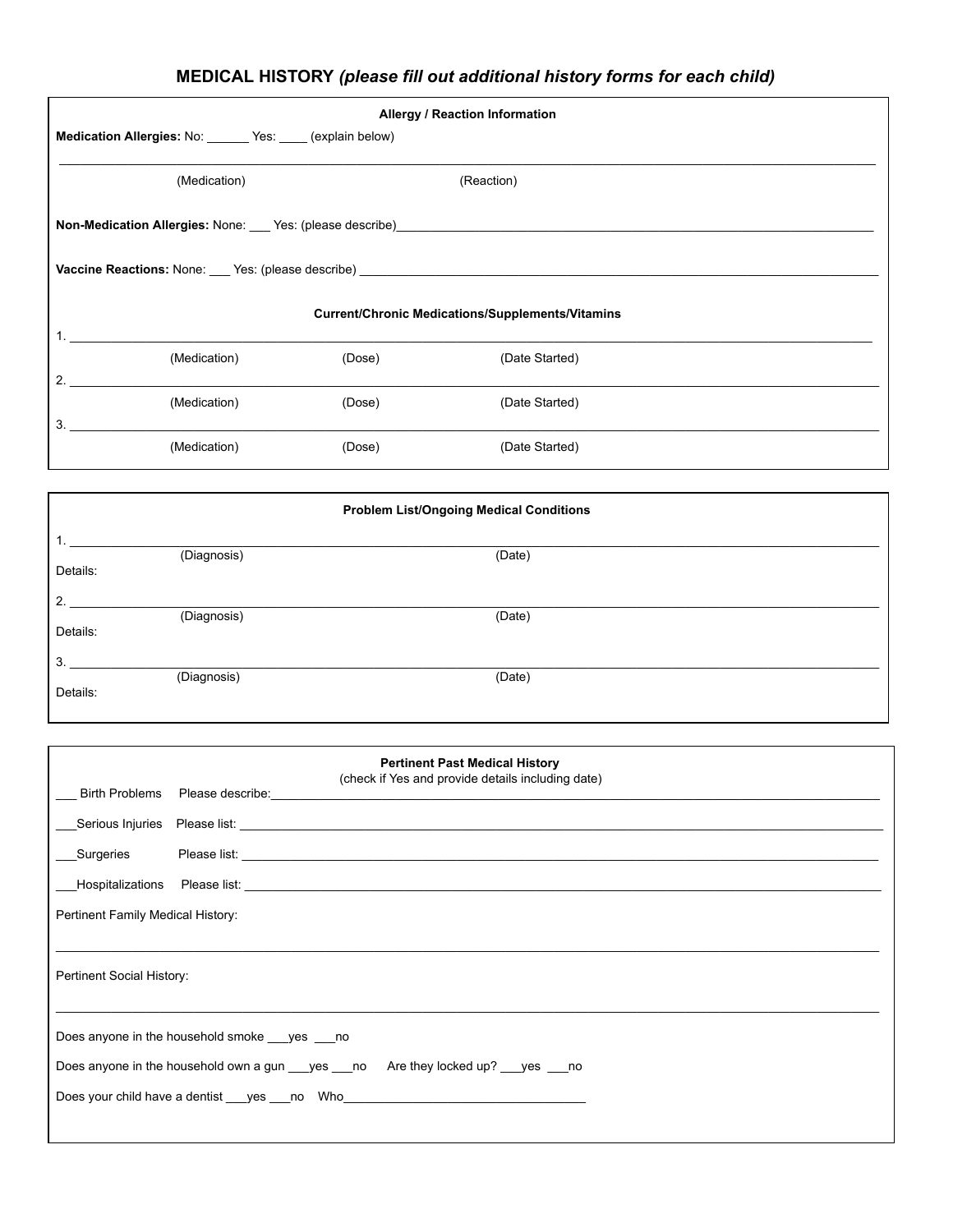#### **ASSIGNMENT OF INSURANCE AND PRIVACY POLICY**

#### **(please fill out one for each child)**

- I understand that I am financially responsible for all the professional charges that my children may incur
- All copayments and non-covered charges are due at the time of service. All costs not paid by insurance are due upon receipt of statement.
- I hereby authorize payment of medical benefits direct to Bloom and Grow Pediatrics, LLC. I further authorize the release of any medical information necessary for processing the insurance claim. I understand that all costs not paid by insurance are my responsibility unless otherwise prohibited by state or federal regulations.
- Acknowledgement of receipt of HIPAA Notice of Privacy Practices: I have received or have been give the opportunity to receive a copy of HIPAA Notice of Privacy Practices.

**Parent/Guardian Signature (Patient Signature if over 18) Printed Name Case Controller Controller Prince Cate** 

#### **CONSENT FOR TREATMENT**

**\_\_\_\_\_\_\_\_\_\_\_\_\_\_\_\_\_\_\_\_\_\_\_\_\_\_\_\_\_\_\_\_\_\_\_\_ \_\_\_\_\_\_\_\_\_\_\_\_\_\_\_\_\_\_\_\_\_\_\_\_\_ \_\_\_\_\_\_\_\_\_\_**

I give my permission for Bloom and Grow Pediatrics, LLC to treat my child, (Please Print), according to the standards of care defined by the American Association of Pediatrics (AAP) and the realm of medical necessity as deemed appropriate by the treating Provider.

**Parent/Guardian Signature (Patient Signature if over 18) Printed Name Case Contract Contract Prince Cate** 

### **OPTIONAL: AUTHORIZATION FOR TREATMENT WHEN PARENT/GUARDIAN IS NOT PRESENT WITH CHILD**

#### **(ie. Nanny, Grandparent, Step-Parent, and/or teen by themselves)**

**\_\_\_\_\_\_\_\_\_\_\_\_\_\_\_\_\_\_\_\_\_\_\_\_\_\_\_\_\_\_\_\_\_\_\_\_ \_\_\_\_\_\_\_\_\_\_\_\_\_\_\_\_\_\_\_\_\_\_\_\_\_ \_\_\_\_\_\_\_\_\_\_**

I, the consent and is a set of the consent of the consent and in the consent and  $\Gamma$ authorize Bloom and Grow Pediatrics and its Providers and Staff to examine and/or treat my child in my absence. I affirm that I have the legal right to consent to this. I understand that this consent is legal and binding until specifically revoked by myself or another person who has the legal right to sign or revoke this authorization. I am aware that the practice of medicine and surgery is not an exact science, and I acknowledge that no guarantees have been made to me as to the results of examinations and/or treatments.

I give the Providers and Staff permission to treat my child in my absence with whatever treatment plan they deem necessary and appropriate. I understand that I will be contacted for a verbal consent if treatment plan includes vaccines.

**\_\_\_\_\_\_\_\_\_\_\_\_\_\_\_\_\_\_\_\_\_\_\_\_\_\_\_\_\_\_\_\_\_\_\_\_ \_\_\_\_\_\_\_\_\_\_\_\_\_\_\_\_\_\_\_\_\_\_\_\_\_ \_\_\_\_\_\_\_\_\_\_**